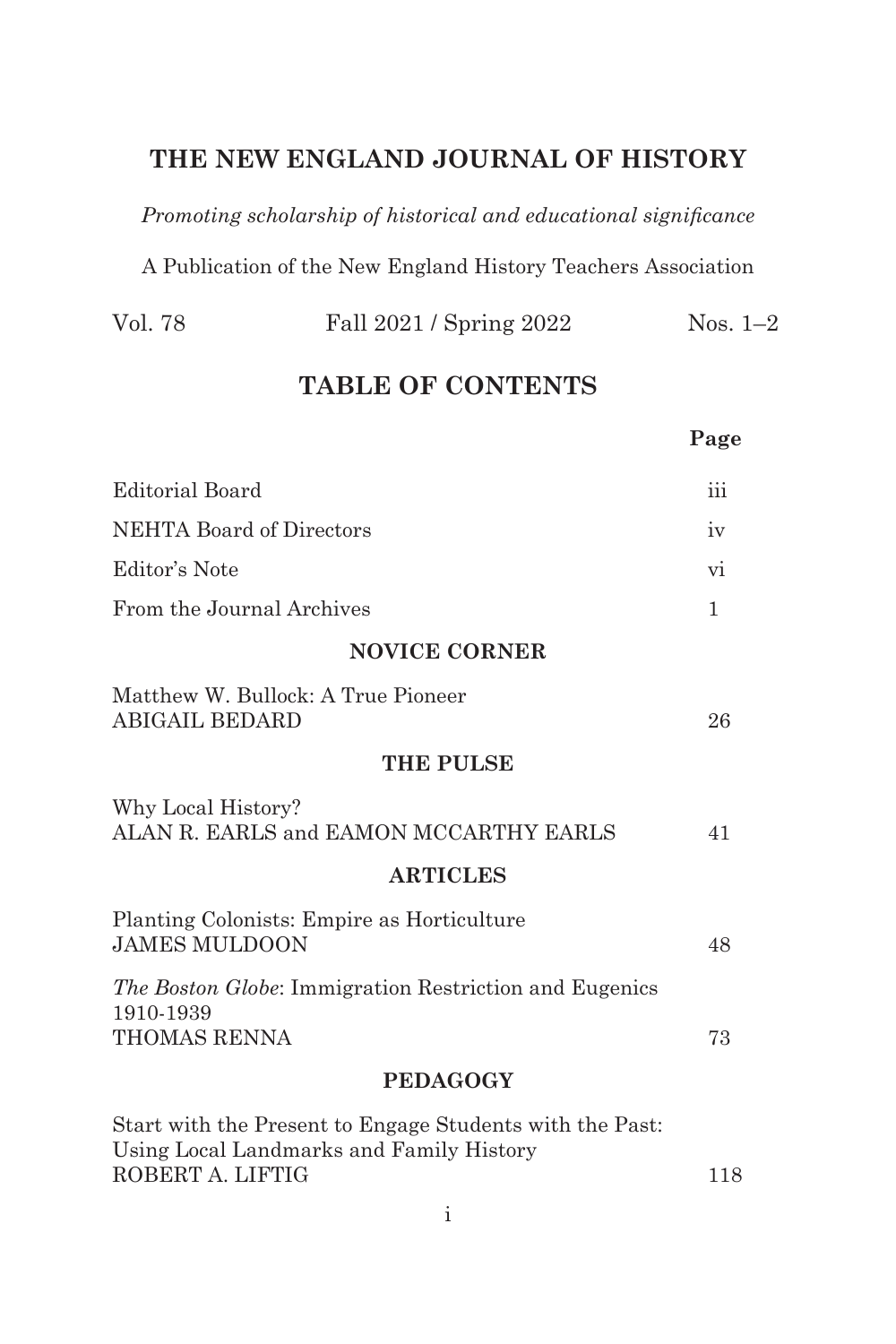#### **REVIEW ESSAY**

| When Dragons Refuse to Die: African Politics as Children's |     |
|------------------------------------------------------------|-----|
| Fantasy in Wayetu Moore's The Dragons, The Giant,          |     |
| The Woman – A Memoir                                       |     |
| AYOKUNMI O. OJEBODE                                        | 133 |

#### **BOOK REVIEWS**

| Thomas Milan Konda. Conspiracies of Conspiracies:<br>How Delusions Have Overrun America.                                                              |     |
|-------------------------------------------------------------------------------------------------------------------------------------------------------|-----|
| KYRA DEZJOT                                                                                                                                           | 142 |
| Francis J. Bremer. One Small Candle: The Plymouth<br>Puritans and the Beginning of English New England.<br>STEPHANIE JANNENGA                         | 144 |
| Jon Butler. God in Gotham: The Miracle of Religion in<br>Modern Manhattan.<br>FRANCIS KYLE                                                            | 152 |
| Matthew Fox-Amato. Exposing Slavery: Photography,<br>Human Bondage, and the Birth of Modern Visual Politics<br><i>in America.</i><br>DINAH MAYO-BOBEE | 160 |
| Benjamin Holtzman. The Long Crisis: New York City and<br>the Path to Neoliberalism.<br><b>ERIN REDIHAN</b>                                            | 164 |
| Ben Beard. The South Never Plays Itself: A Film Buff's<br>Journey Through the South on Screen.<br><b>CHRISTOPHER TUCKER</b>                           | 166 |
| Manuscript Submission Policy                                                                                                                          | 169 |
| NEHTA Membership Form                                                                                                                                 | 170 |
|                                                                                                                                                       |     |

**Cover Image:** *Home Lots of Early Providence Settlers 1636-1650* by John H. Cady, 1950. *Wikimedia Commons.*

ISSN 0028-4912 ©2022 by the New England History Teachers Association.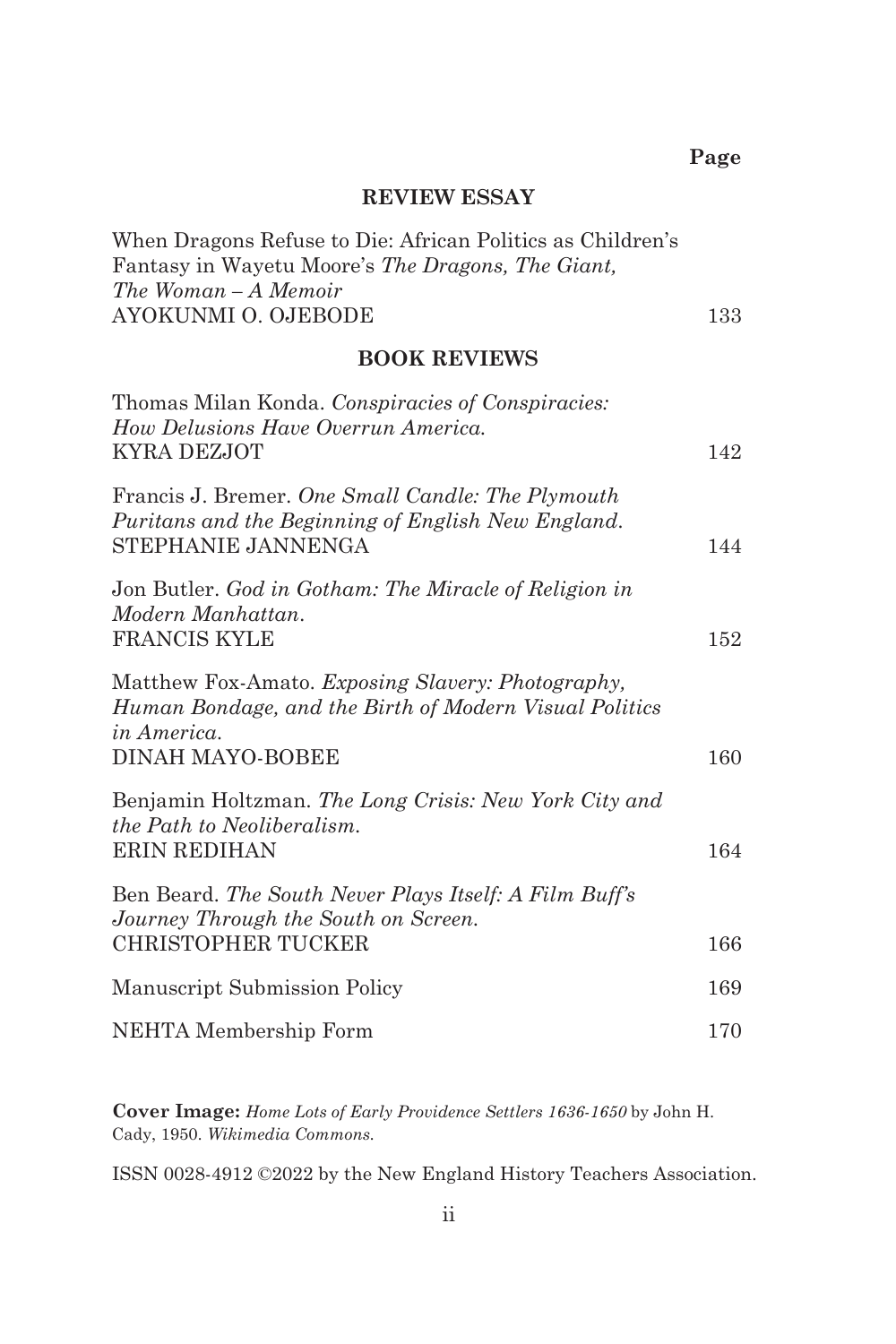#### **THE NEW ENGLAND JOURNAL OF HISTORY EDITORIAL BOARD**

*Editor*

Linda Morse, M.A., M.Ed. History Instructor, Foxborough Regional Charter School, Foxborough, MA

*Digital Editor* David Brandon Dennis, Ph.D. Professor of History, Dean College, Franklin, MA

*Associate Editors* R. A. Lawson, Ph.D. Professor of History, Dean College, Franklin, MA

Darra Mulderry, Ph.D. Associate Director, Center for Engaged Learning, Providence College, Providence, RI

Robert Naeher, Ph.D. History Instructor, Avon Old Farms School, Avon, CT

*Book Reviews Editor* Erin Redihan, Ph.D. Lecturer, Worcester State University, Worcester, MA

*Copyeditors*  Thomas Schnauber, Ph.D. South Berwick, ME

Claire Shaw Medfield, MA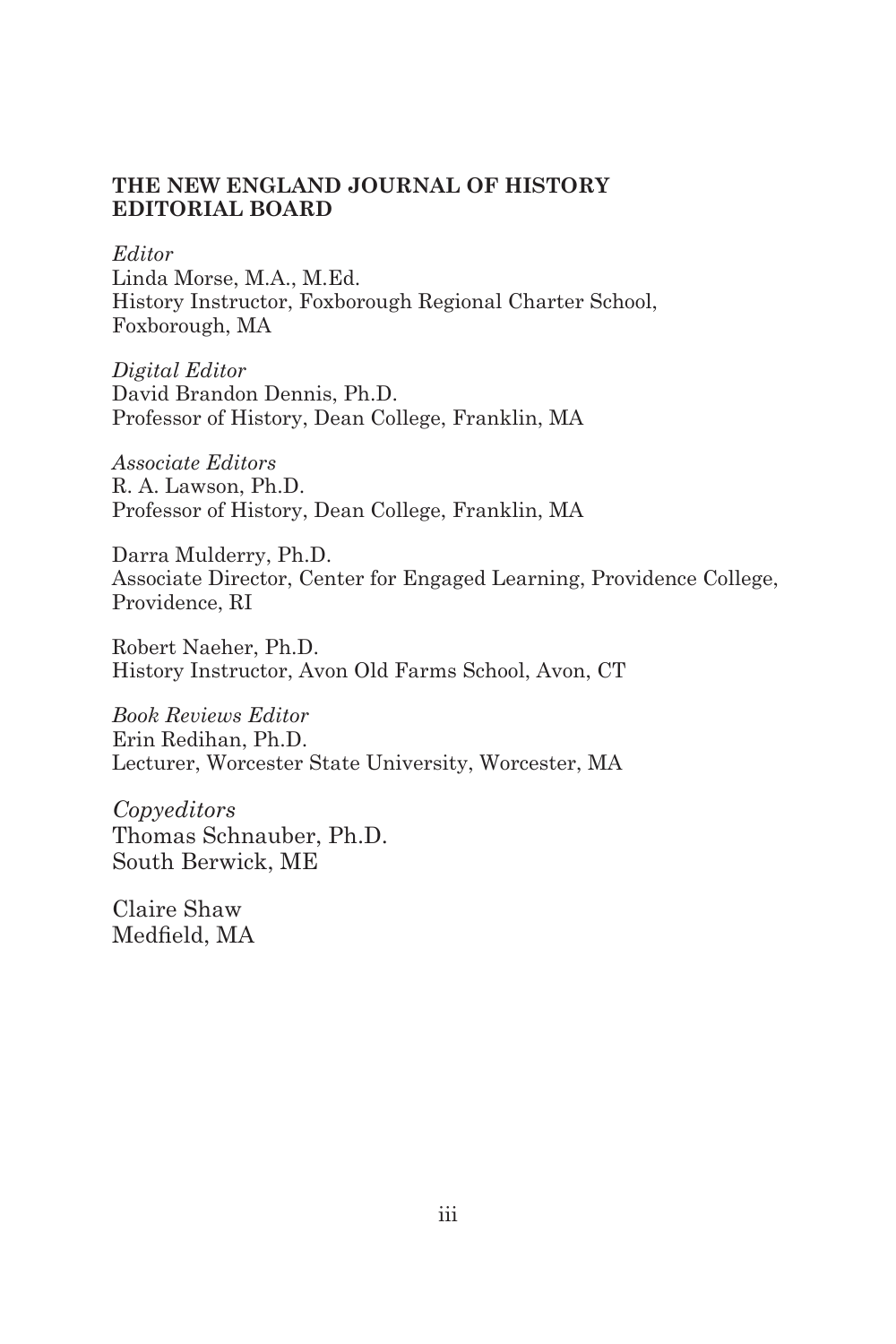### **NEW ENGLAND HISTORY TEACHERS ASSOCIATION BOARD OF DIRECTORS**

Linda Morse, *President*, History Instructor, Foxborough Regional Charter School, Foxborough, MA

Steve Armstrong, *President Emeritus*, National Council for the Social Studies, Social Studies Consultant Connecticut Department of Education

Lori Gemeiner Bihler, *Social Media*, Associate Professor of History, Framingham State University, Framingham, MA

Kristen Borges, *Treasurer*, Hamilton-Wenham Regional High School, Hamilton, MA

Keith Dauer, *Ex Officio*, Retired, The Morgan School, Clinton, CT

Sandy Senior-Dauer, *Ex Officio*, Retired, Westbrook High School, Westbrook, CT

Edward Dorgan, Instructor, Har-Bur Middle School, Burlington, CT

Joe Harrington, *Ex Officio*, Professor Emeritus, Framingham State University, Framingham, MA

Henry Hicks, *Ex Officio*

Gorman Lee, Ed.D., Director of Social Studies K-12, Braintree Public Schools, Braintree, MA

Robert Maloy, Ed.D., Senior Lecturer, College of Education, University of Massachusetts, Amherst, MA

Michael Medeiros, *Secretary and Web Design*, Dedham High School, Dedham, MA

Charles L. Newhall, *Awards Committee Chair* and *President Emeritus*, St. John's Preparatory School, Danvers, MA

Torrey Trust, Ph.D., Associate Professor of Learning Technology, College of Education, University of Massachusetts, Amherst, MA